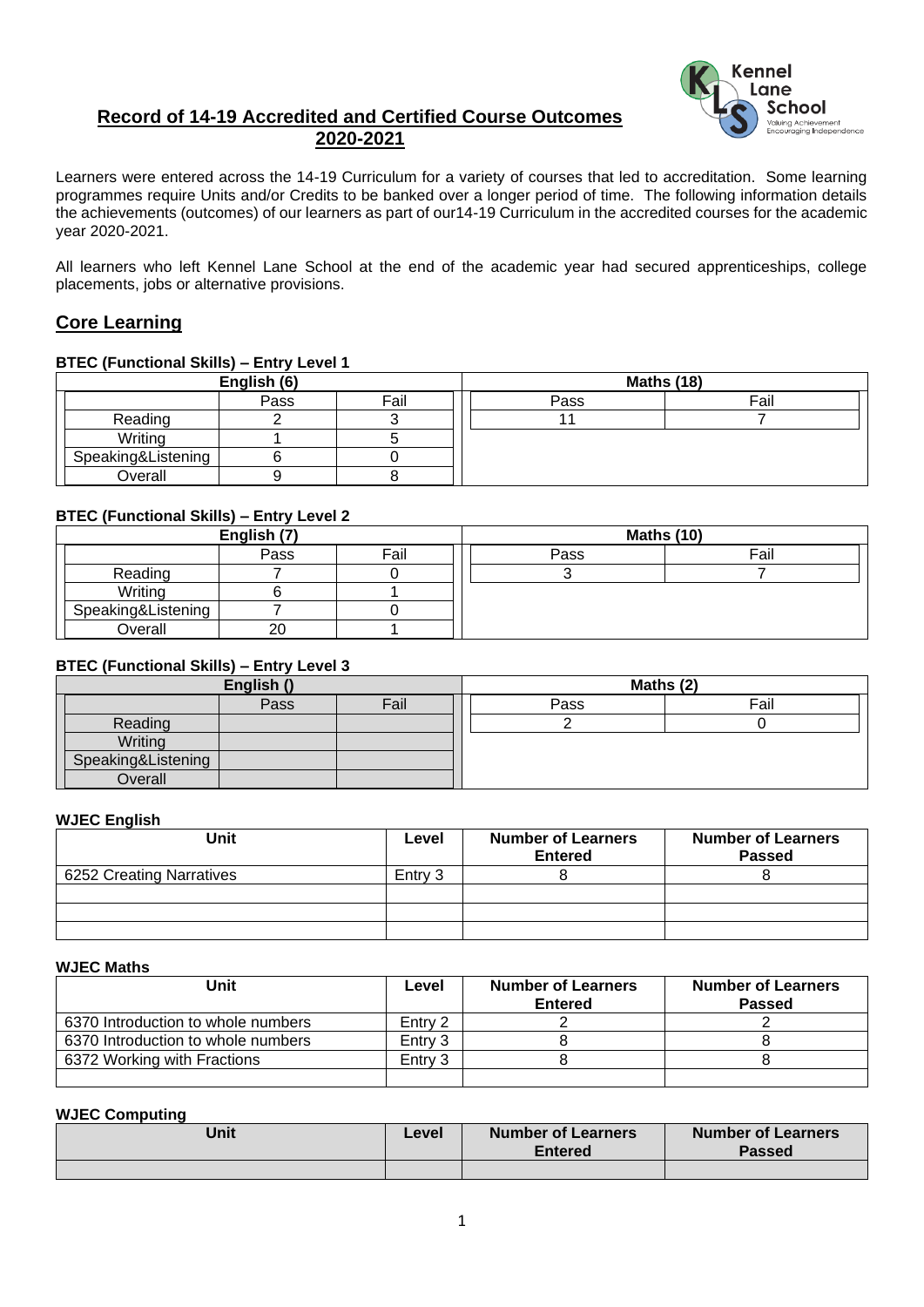#### **WJEC PSHCE (Entry Pathways)**

| <b>Unit</b>                              | Level   | <b>Number of Learners</b><br><b>Entered</b> | <b>Number of Learners</b><br><b>Passed</b> |
|------------------------------------------|---------|---------------------------------------------|--------------------------------------------|
| 6100 Developing Self                     | Entry 2 |                                             |                                            |
| 6101 Dealing with problems in daily Life | Entry 2 |                                             |                                            |
|                                          |         |                                             |                                            |
|                                          |         |                                             |                                            |
|                                          |         |                                             |                                            |
|                                          |         |                                             |                                            |

#### **ASDAN**

| <b>Certified Course</b> | <b>Number of Learners Entered</b> | <b>Number of Learners Passed</b> |
|-------------------------|-----------------------------------|----------------------------------|
| Transition Challenge    |                                   |                                  |
| Towards Independence    |                                   |                                  |

# **Main Learning**

Due to Covid-19 individuals were not entered for Main Learning Options.

#### **Creative Pathway**

|                     | Discover () | Explore () | <b>Bronze</b> ( | Silver () |
|---------------------|-------------|------------|-----------------|-----------|
| Arts Award; Dance   |             |            |                 |           |
| and Performing Arts |             |            |                 |           |

OR

## WJEC Art and Design (Entry Pathways)

| Unit | Level | <b>Number of Learners</b><br><b>Entered</b> | <b>Number of Learners</b><br><b>Passed</b> |
|------|-------|---------------------------------------------|--------------------------------------------|
|      |       |                                             |                                            |

#### WJEC Design and Technology (Entry Pathways)

| Unit | Level | <b>Number of Learners</b><br><b>Entered</b> | <b>Number of Learners</b><br><b>Passed</b> |
|------|-------|---------------------------------------------|--------------------------------------------|
|      |       |                                             |                                            |

#### **Hospitality Pathway**

WJEC Science (Entry Pathways)

| Unit | Level | <b>Number of Learners</b><br><b>Entered</b> | <b>Number of Learners</b><br><b>Passed</b> |
|------|-------|---------------------------------------------|--------------------------------------------|
|      |       |                                             |                                            |

#### WJEC Hospitality (Entry Pathways)

| Unit | Level | Number of Learners<br><b>Entered</b> | <b>Number of Learners</b><br><b>Passed</b> |
|------|-------|--------------------------------------|--------------------------------------------|
|      |       |                                      |                                            |

#### **ICT Pathway**

BTEC – Creative Media

| Entry 3 Award () |      |      | Level 1 Award () |
|------------------|------|------|------------------|
| Pass             | Fail | Pass | Fail             |
|                  |      |      |                  |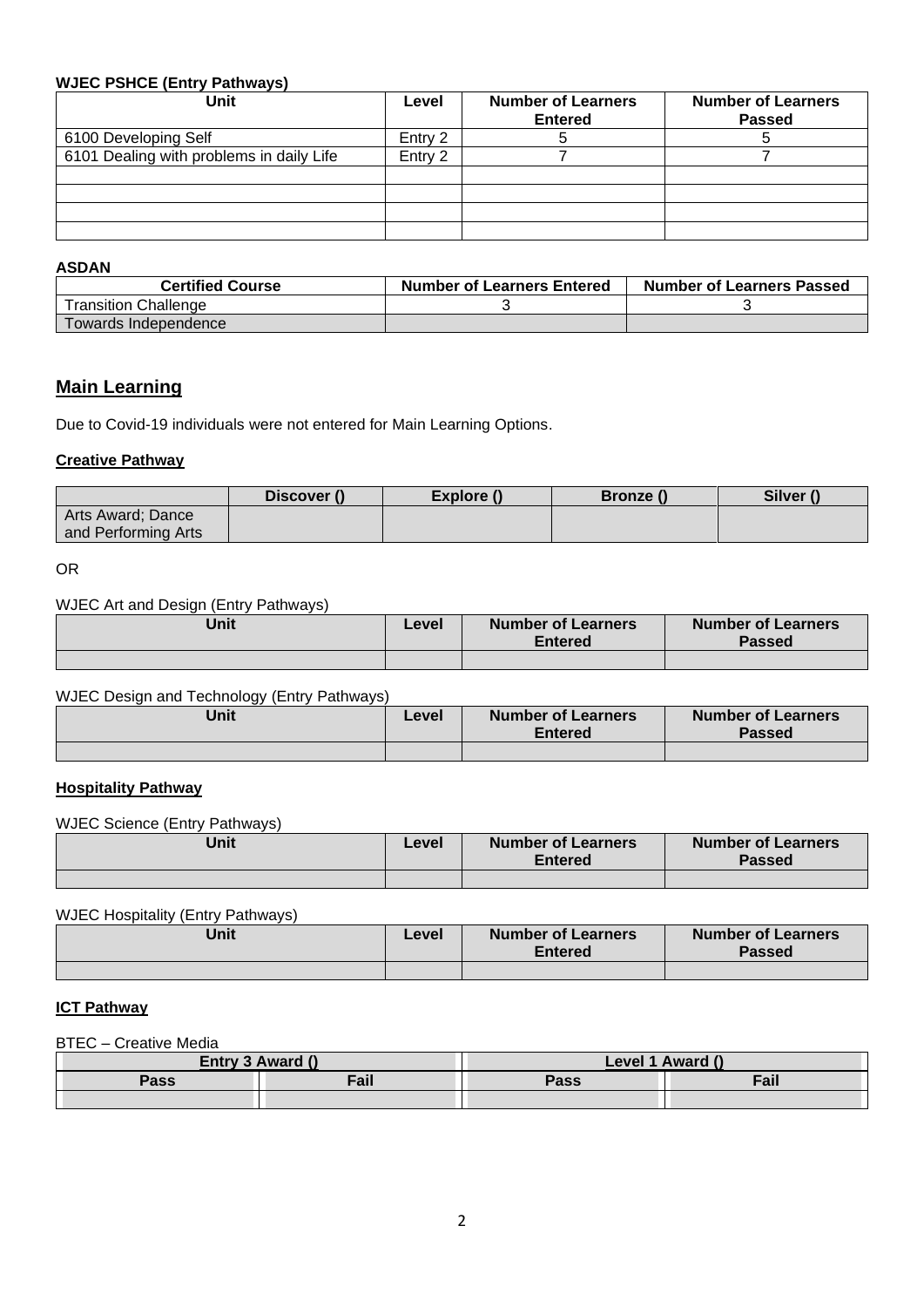#### **Outdoor Pathway**

### WJEC Outdoor Learning (Entry Pathways)

| Unit | Level | <b>Number of Learners</b><br><b>Entered</b> | <b>Number of Learners</b><br><b>Passed</b> |
|------|-------|---------------------------------------------|--------------------------------------------|
|      |       |                                             |                                            |

WJEC Science (Entry Pathways)

| Unit | Level | <b>Number of Learners</b><br><b>Entered</b> | <b>Number of Learners</b><br><b>Passed</b> |
|------|-------|---------------------------------------------|--------------------------------------------|
|      |       |                                             |                                            |
|      |       | $\blacksquare$                              |                                            |

**BTEC** in Construction

**Level 1 Award ()**

## **Extended Learning**

Due to Covid-19 individuals were not entered for Extended Learning Options.

| <b>ASDAN</b>                              | <b>Number of Learners Entered</b> | <b>Number of Learners Passed</b> |
|-------------------------------------------|-----------------------------------|----------------------------------|
| Personal and Social Development - Entry 1 |                                   |                                  |
| Personal and Social Development - Entry 2 |                                   |                                  |

|                   | <b>Physical Unit</b> | <b>Skills Unit</b> | <b>Volunteering Unit</b> | <b>Bronze</b> |
|-------------------|----------------------|--------------------|--------------------------|---------------|
| Duke of Edinburgh |                      |                    |                          |               |

|                      | <b>Entry 3 Award</b> | <b>Certificate</b> | <b>Diploma</b> |
|----------------------|----------------------|--------------------|----------------|
| <b>Princes Trust</b> |                      |                    |                |

WJEC Ceramics (Entry Pathways)

| Unit | Level | <b>Number of Learners</b><br><b>Entered</b> | <b>Number of Learners</b><br><b>Passed</b> |
|------|-------|---------------------------------------------|--------------------------------------------|
|      |       |                                             |                                            |

WJEC P.E (Entry Pathways)

| Unit | Level | <b>Number of Learners</b><br><b>Entered</b> | <b>Number of Learners</b><br><b>Passed</b> |
|------|-------|---------------------------------------------|--------------------------------------------|
|      |       |                                             |                                            |

|                              | <b>Bronze</b> | <b>Silver</b> | Gold |
|------------------------------|---------------|---------------|------|
| <b>RLSS Survive and Safe</b> |               |               |      |
| Programme; Swimming -        |               |               |      |
| Life-saving ()               |               |               |      |

#### **Note**

All units covered with WJEC for the Entry Pathway Qualifications will be banked and/or cashed in during the Autumn Term, this allows learners to work up until the end of the Summer Term to achieve the best outcomes possible.

Attainment in each accredited course is tracked using a tracking spreadsheet. Each year group has a record file where each learner's qualifications are kept and logged.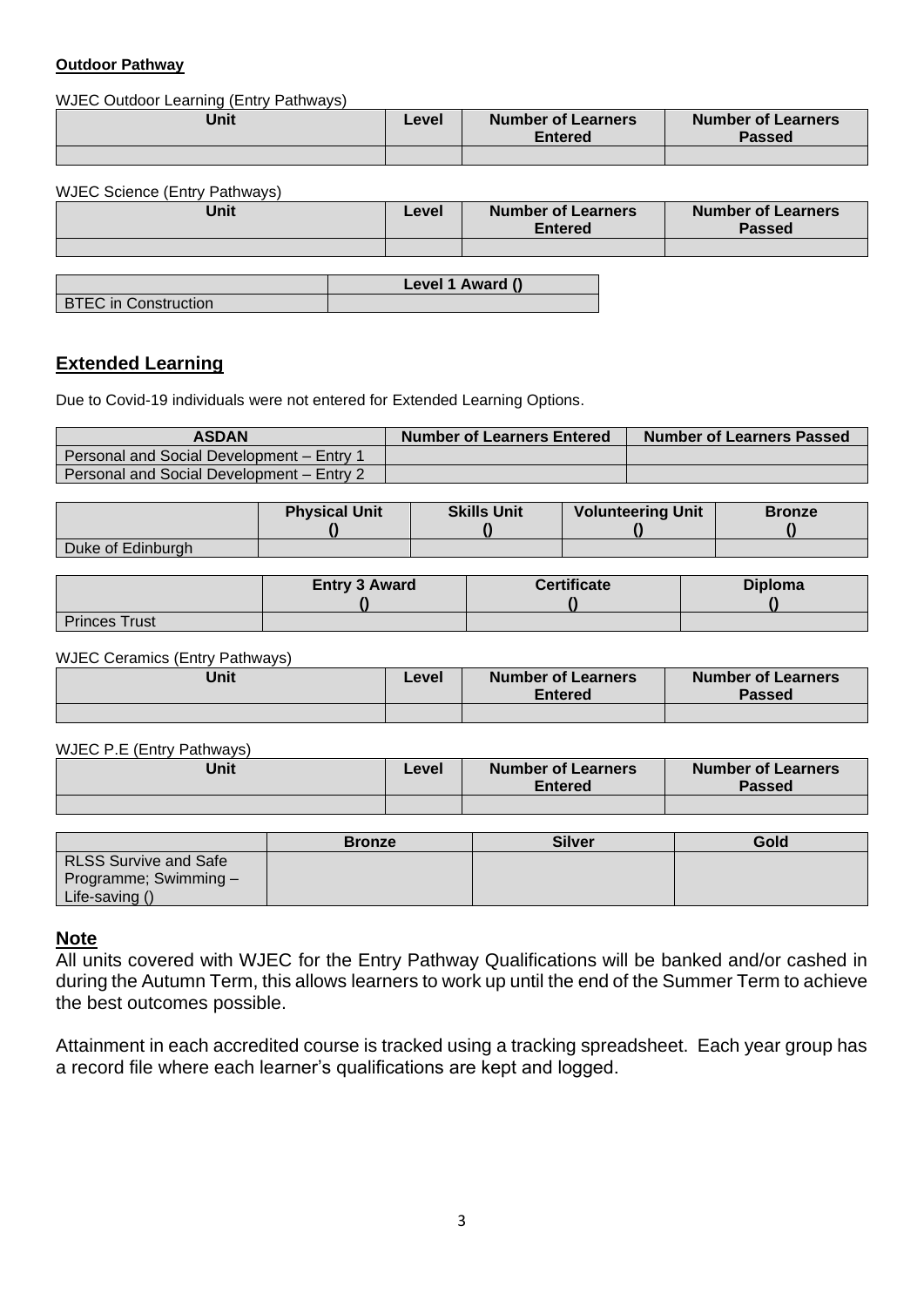# **Key Stage 5 Leavers' Accreditations**

There were 7 Year 14 leavers at the end of the academic year they achieved accreditations in all their relevant subject areas;

| <b>Learners</b> | <b>English</b>                                                                                                                                                                                                                                                                                                                                                                                                            | <b>Mathematics</b>                                                                                                                                                                                                                                                                                     | <b>Main Learning</b>                                                     | <b>Extended</b>                                                                                                                               | <b>Other</b>                                                                                                                                                                                                                                                                                                                                                                                                                                                                                                                                                                                                                                                                    |
|-----------------|---------------------------------------------------------------------------------------------------------------------------------------------------------------------------------------------------------------------------------------------------------------------------------------------------------------------------------------------------------------------------------------------------------------------------|--------------------------------------------------------------------------------------------------------------------------------------------------------------------------------------------------------------------------------------------------------------------------------------------------------|--------------------------------------------------------------------------|-----------------------------------------------------------------------------------------------------------------------------------------------|---------------------------------------------------------------------------------------------------------------------------------------------------------------------------------------------------------------------------------------------------------------------------------------------------------------------------------------------------------------------------------------------------------------------------------------------------------------------------------------------------------------------------------------------------------------------------------------------------------------------------------------------------------------------------------|
|                 |                                                                                                                                                                                                                                                                                                                                                                                                                           |                                                                                                                                                                                                                                                                                                        |                                                                          | Learning                                                                                                                                      |                                                                                                                                                                                                                                                                                                                                                                                                                                                                                                                                                                                                                                                                                 |
| 1               | <b>BTEC Functional</b><br>Skills English<br>Speaking and<br>Listening - Entry 1<br>Entry Pathways -<br>Creating a print<br>media product -<br>Entry 2<br>Entry Pathways -<br><b>Exploring Film Genre</b><br>$-$ Entry 2<br>Entry Pathways -<br>Communicating<br>Experience - Entry 2                                                                                                                                      | Entry Pathways -<br>Introduction to whole<br>numbers - Entry 2<br>Entry Pathways -<br>Working with whole<br>numbers - Entry 2<br>Entry Pathways -<br>Using money - Entry 2<br>Entry Pathways -<br>Working with 2D and<br>3D shapes - Entry 2<br>Entry Pathways -<br>Working with<br>Measures - Entry 2 | Arts Award - Entry 3<br>Explore                                          |                                                                                                                                               | <b>PSHCE Entry</b><br>Pathways-<br>Developing Self -<br>Entry 2<br><b>PSHCE Entry</b><br>Pathways - Dealing<br>with problems in<br>daily life - Entry 2<br><b>PSHCE Entry</b><br>Pathways-<br>Environmental<br>Awareness - Entry<br>2<br><b>PSHCE Entry</b><br>Pathways - Healthy<br>Living - Entry 2<br><b>PSHCE Entry</b><br>Pathways-<br><b>Individual Rights</b><br>and Responsibilities<br>$-$ Entry 2                                                                                                                                                                                                                                                                     |
|                 |                                                                                                                                                                                                                                                                                                                                                                                                                           |                                                                                                                                                                                                                                                                                                        |                                                                          |                                                                                                                                               |                                                                                                                                                                                                                                                                                                                                                                                                                                                                                                                                                                                                                                                                                 |
| 2               | <b>BTEC Functional</b><br>Skills English<br>Speaking and<br>Listening - Entry 1<br><b>BTEC Functional</b><br><b>Skills English</b><br>Reading - Entry 1<br>Entry Pathways -<br>Exploring<br>Shakespeare - Entry<br>2<br>Entry Pathways -<br>Creating a print<br>media product -<br>Entry 2<br>Entry Pathways -<br><b>Exploring Film Genre</b><br>$-$ Entry 2<br>Entry Pathways -<br>Communicating<br>Experience - Entry 2 | Entry Pathways -<br>Working with whole<br>numbers - Entry 2<br>Entry Pathways -<br>Introduction to whole<br>numbers - Entry 2<br>Entry Pathways -<br>Using money - Entry 2<br>Entry Pathways -<br>Working with 2D and<br>3D shapes - Entry 2<br>Entry Pathways -<br>Working with<br>Measures - Entry 2 | Arts Award - Level 1<br><b>Bronze</b><br>Arts Award - Entry 3<br>Explore | PE Entry Pathways -<br>Preparing for sporting<br>activities - Entry 2<br>PE Entry Pathways -<br>Individual or partner<br>activities - Entry 2 | <b>PSHCE Entry</b><br>Pathways - Myself<br>within the<br>community - Entry<br>2<br><b>PSHCE Entry</b><br>Pathways-<br>Planning a journey<br>$-$ Entry 2<br><b>PSHCE Entry</b><br>Pathways-<br>Maintaining Healthy<br>hair - Entry 2<br><b>PSHCE Entry</b><br>Pathways-<br>Developing Self -<br>Entry 2<br><b>PSHCE Entry</b><br>Pathways - Dealing<br>with problems in<br>daily life - Entry 2<br><b>PSHCE Entry</b><br>Pathways-<br>Environmental<br>Awareness - Entry<br>2<br><b>PSHCE Entry</b><br>Pathways - Healthy<br>Living - Entry 2<br><b>PSHCE Entry</b><br>Pathways - PSHCE<br><b>Individual Rights</b><br>and Responsibilities<br>$-$ Entry 2<br><b>PSHCE Entry</b> |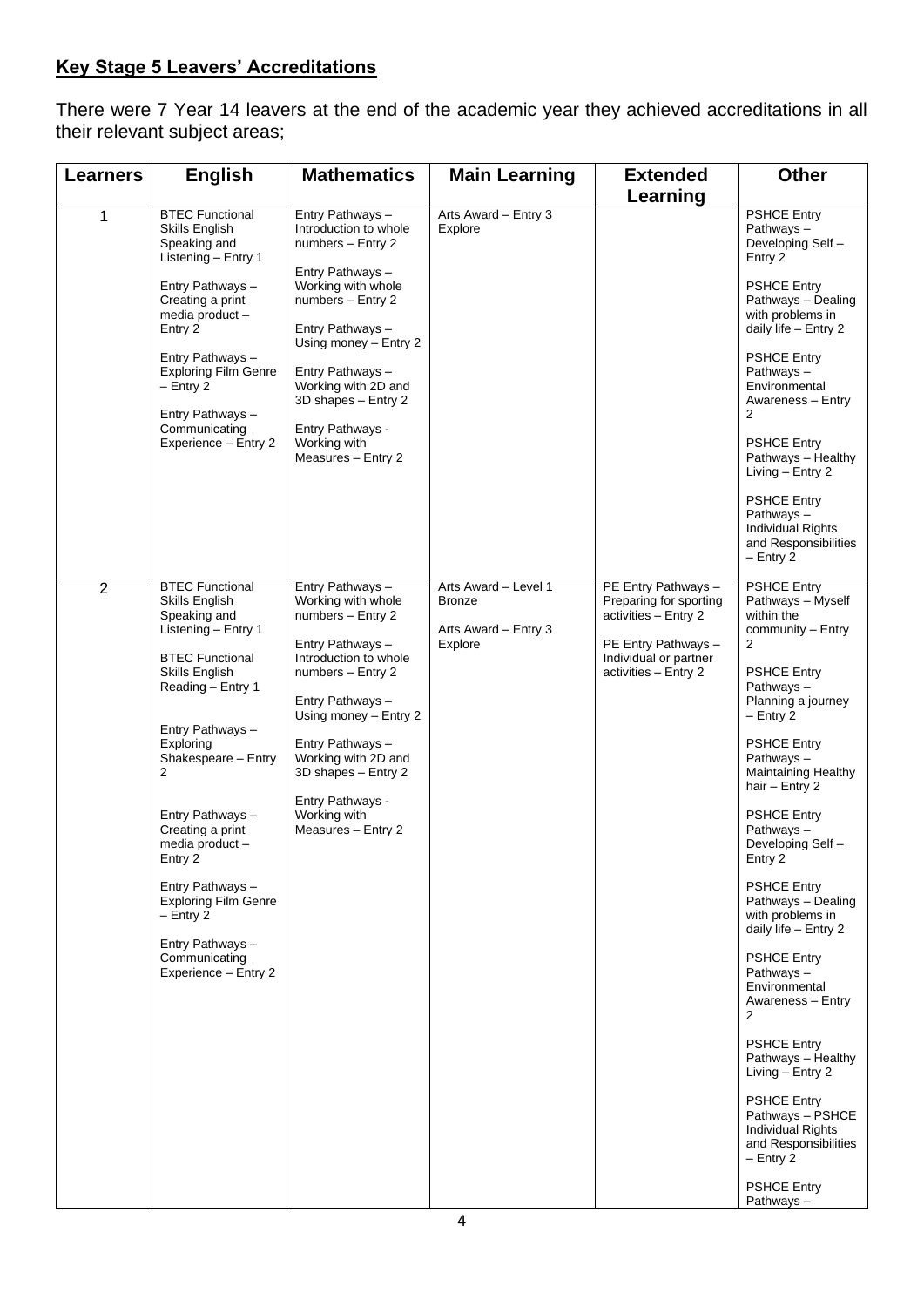|                |                                                                                                                                                                                                                                                                                                                                                                                                                           |                                                                                                                                                                                                                                                                                                                                                                                                                                                                                              |                                                                                                                                                                                                                                                                                                                                                                                                                                                                                                            |                                                                                                                                                                                                            | Working as part of a<br>$group - Entry 2$                                                                                                                                                                                                                                                                                                                                                                                                                                                                                                                                                                                                                                   |
|----------------|---------------------------------------------------------------------------------------------------------------------------------------------------------------------------------------------------------------------------------------------------------------------------------------------------------------------------------------------------------------------------------------------------------------------------|----------------------------------------------------------------------------------------------------------------------------------------------------------------------------------------------------------------------------------------------------------------------------------------------------------------------------------------------------------------------------------------------------------------------------------------------------------------------------------------------|------------------------------------------------------------------------------------------------------------------------------------------------------------------------------------------------------------------------------------------------------------------------------------------------------------------------------------------------------------------------------------------------------------------------------------------------------------------------------------------------------------|------------------------------------------------------------------------------------------------------------------------------------------------------------------------------------------------------------|-----------------------------------------------------------------------------------------------------------------------------------------------------------------------------------------------------------------------------------------------------------------------------------------------------------------------------------------------------------------------------------------------------------------------------------------------------------------------------------------------------------------------------------------------------------------------------------------------------------------------------------------------------------------------------|
|                |                                                                                                                                                                                                                                                                                                                                                                                                                           |                                                                                                                                                                                                                                                                                                                                                                                                                                                                                              |                                                                                                                                                                                                                                                                                                                                                                                                                                                                                                            |                                                                                                                                                                                                            | <b>PSHCE Entry</b><br>Pathways - Choices<br>and Decisions -<br>Entry 2                                                                                                                                                                                                                                                                                                                                                                                                                                                                                                                                                                                                      |
| 3              | <b>BTEC Functional</b><br>Skills English<br>Speaking and<br>Listening - Entry 2<br><b>BTEC Functional</b><br>Skills English<br>Reading - Entry 2<br>Entry Pathways -<br>Exploring<br>Shakespeare - Entry<br>2<br>Entry Pathways -<br>Creating a print<br>media product -<br>Entry 2<br>Entry Pathways -<br><b>Exploring Film Genre</b><br>$-$ Entry 2<br>Entry Pathways -<br>Communicating<br>Experience - Entry 2        | <b>BTEC Functional</b><br>Skills Maths - Entry 1<br>Entry Pathways -<br>Working with whole<br>numbers - Entry 2<br>Entry Pathways -<br>Working with fractions<br>$-$ Entry 2<br>Entry Pathways -<br>Working with angles<br>and position - Entry 2<br>Entry Pathways -<br>Introduction to whole<br>numbers - Entry 2<br>Entry Pathways -<br>Using money - Entry 2<br>Entry Pathways -<br>Working with 2D and<br>3D shapes - Entry 2<br>Entry Pathways -<br>Working with<br>Measures - Entry 2 | DT Entry Pathways -<br>Designing and modelling -<br>Entry 2<br>DT Entry Pathways -<br>Making a product - Entry<br>2<br>DT Entry Pathways -<br>Planning - Entry 2<br>DT Entry Pathways -<br>Health and safety - Entry<br>2<br>Science Entry Pathways-<br>Variation and adaptation -<br>Entry 2<br>Science Entry Pathways -<br>Working with Electrical<br>Circuits - Entry 2<br>Science Entry Pathways -<br>Food and Health - Entry 3<br>Science Entry Pathways-<br>Science Health and safety<br>$-$ Entry 3 | PE Entry Pathways -<br>Frequent and regular<br>physical - Entry 3<br>PE Entry Pathways -<br>Individual or partner<br>activities - Entry 3                                                                  | <b>PSHCE Entry</b><br>Pathways - Myself<br>within the<br>community - Entry<br>3<br><b>PSHCE Entry</b><br>Pathways-<br>Planning a journey<br>$-$ Entry 3<br><b>PSHCE Entry</b><br>Pathways-<br>Maintaining healthy<br>hair $-$ Entry 3<br><b>PSHCE Entry</b><br>Pathways-<br>Developing Self-<br>Entry 3<br><b>PSHCE Entry</b><br>Pathways - Dealing<br>with problems in<br>daily life - Entry 3<br><b>PSHCE Entry</b><br>Pathways-<br>Environmental<br>Awareness - Entry<br>3<br><b>PSHCE Entry</b><br>Pathways - Healthy<br>Living $-$ Entry 3<br><b>PSHCE Entry</b><br>Pathways-<br><b>Individual Rights</b><br>and Responsibilities<br>$-$ Entry 3<br><b>PSHCE Entry</b> |
|                |                                                                                                                                                                                                                                                                                                                                                                                                                           |                                                                                                                                                                                                                                                                                                                                                                                                                                                                                              |                                                                                                                                                                                                                                                                                                                                                                                                                                                                                                            |                                                                                                                                                                                                            | Pathways-<br>Working as part of a<br>$group - Entry 3$                                                                                                                                                                                                                                                                                                                                                                                                                                                                                                                                                                                                                      |
| $\overline{4}$ | <b>BTEC Functional</b><br>Skills English<br>Speaking and<br>Listening - Entry 1<br><b>BTEC Functional</b><br><b>Skills English Writing</b><br>– Entry 1<br>Entry Pathways -<br>Exploring<br>Shakespeare - Entry<br>2<br>Entry Pathways -<br>Creating a print<br>media product -<br>Entry 2<br>Entry Pathways -<br><b>Exploring Film Genre</b><br>$-$ Entry 2<br>Entry Pathways -<br>Communicating<br>Experience - Entry 2 | Entry Pathways -<br>Working with whole<br>number - Entry 2<br>Entry Pathways -<br>Introduction to whole<br>numbers - Entry 2<br>Entry Pathways -<br>Using money - Entry 2<br>Entry Pathways -<br>Working with 2D and<br>3D shapes - Entry 2<br>Entry Pathways -<br>Working with<br>Measures - Entry 2                                                                                                                                                                                        | Arts Award - Explore<br>Entry 3                                                                                                                                                                                                                                                                                                                                                                                                                                                                            | PE Entry Pathways -<br>Preparing for sporting<br>activities - Entry 2<br>PE Entry Pathways -<br>Individual or partner<br>activities - Entry 3<br>PE Entry Pathways -<br>Choices and<br>Decisions - Entry 2 | <b>PSHCE Entry</b><br>Pathways - Myself<br>within the<br>community - Entry<br>2<br><b>PSHCE Entry</b><br>Pathways-<br>Planning a journey<br>$-$ Entry 2<br><b>PSHCE Entry</b><br>Pathways-<br>Maintaining healthy<br>hair - Entry 2<br><b>PSHCE Entry</b><br>Pathways-<br>Developing Self-<br>Entry 2<br><b>PSHCE Entry</b><br>Pathways - Dealing<br>with problems in<br>daily life - Entry 2                                                                                                                                                                                                                                                                               |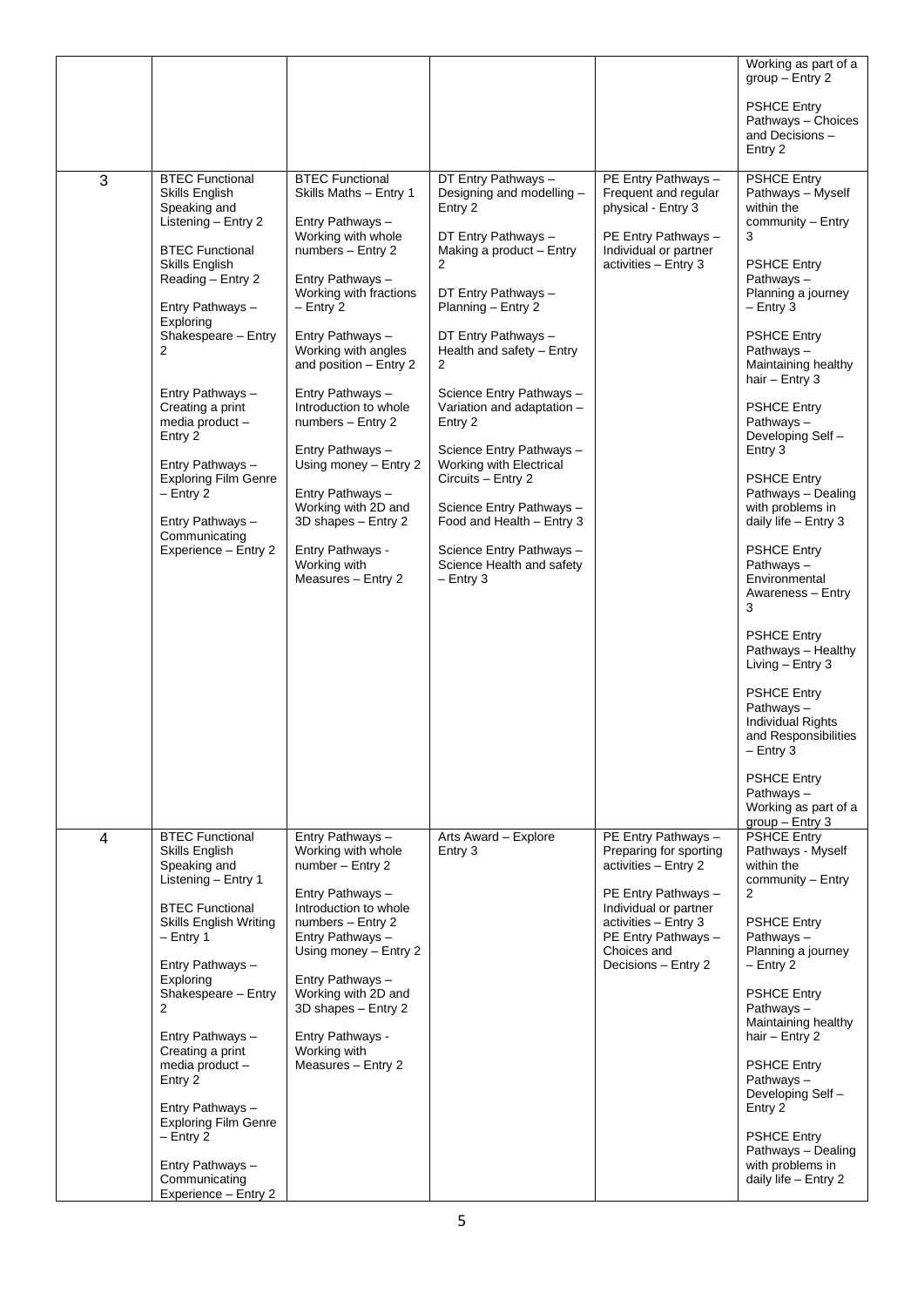|   |                                                                                                                                                                                                                                                                                                                                                                       |                                                                                                                                                                                                                                                                                                        |                                                                                                                                                                                                                                                                                                      | <b>PSHCE Entry</b><br>Pathways-<br>Environmental<br>Awareness - Entry<br>2<br><b>PSHCE Entry</b><br>Pathways - Healthy<br>Living - Entry 2<br><b>PSHCE Entry</b><br>Pathways-<br><b>Individual Rights</b><br>and Responsibilities<br>$-$ Entry 2<br><b>PSHCE Entry</b><br>Pathways-<br>Working as part of a<br>$group - Entry 2$                                                                                                                                                                                                                                                                                                                          |
|---|-----------------------------------------------------------------------------------------------------------------------------------------------------------------------------------------------------------------------------------------------------------------------------------------------------------------------------------------------------------------------|--------------------------------------------------------------------------------------------------------------------------------------------------------------------------------------------------------------------------------------------------------------------------------------------------------|------------------------------------------------------------------------------------------------------------------------------------------------------------------------------------------------------------------------------------------------------------------------------------------------------|-----------------------------------------------------------------------------------------------------------------------------------------------------------------------------------------------------------------------------------------------------------------------------------------------------------------------------------------------------------------------------------------------------------------------------------------------------------------------------------------------------------------------------------------------------------------------------------------------------------------------------------------------------------|
| 5 | <b>BTEC Functional</b><br><b>Skills English</b><br>Speaking and<br>Listening - Entry 1<br>Entry Pathways -<br>Exploring<br>Shakespeare - Entry<br>$\overline{2}$<br>Entry Pathways -<br>Creating a print<br>media product -<br>Entry 2<br>Entry Pathways -<br><b>Exploring Film Genre</b><br>$-$ Entry 2<br>Entry Pathways -<br>Communicating<br>Experience - Entry 2 | Entry Pathways -<br>Introduction to whole<br>numbers - Entry 2<br>Entry Pathways -<br>Working with whole<br>numbers - Entry 2<br>Entry Pathways -<br>Using money - Entry 2<br>Entry Pathways -<br>Working with 2D and<br>3D shapes - Entry 2<br>Entry Pathways -<br>Working with<br>Measures - Entry 2 | Arts Award - Level 1<br><b>Bronze</b><br>Arts Award - Explore<br>$E$ ntry 3                                                                                                                                                                                                                          | <b>PSHCE Entry</b><br>Pathways - Myself<br>within the<br>community - Entry<br>$\overline{2}$<br><b>PSHCE Entry</b><br>Pathways-<br>Planning a journey<br>$-$ Entry 2<br><b>PSHCE Entry</b><br>Pathways-<br>Maintaining healthy<br>hair $-$ Entry 2<br><b>PSHCE Entry</b><br>Pathways-<br>Developing Self-<br>Entry 2<br><b>PSHCE Entry</b><br>Pathways - Dealing<br>with problems in<br>daily life - Entry 2<br><b>PSHCE Entry</b><br>Pathways-<br>Environmental<br>Awareness - Entry<br>2<br><b>PSHCE Entry</b><br>Pathways - Healthy<br>Living - Entry 2<br><b>PSHCE Entry</b><br>Pathways-<br>Individual Rights<br>and Responsibilities<br>$-$ Entry 2 |
| 6 | <b>BTEC Functional</b><br>Skills English<br>Speaking and<br>Listening - Entry 1<br><b>BTEC Functional</b><br><b>Skills English</b><br>Reading - Entry 1<br>Entry Pathways -<br>Exploring<br>Shakespeare - Entry<br>2<br>Entry Pathways -<br>Creating a print<br>media product -<br>Entry 2                                                                            | Entry Pathways -<br>Working with whole<br>numbers - Entry 2<br>Entry Pathways -<br>Introduction to whole<br>numbers - Entry 2<br>Entry Pathways -<br>Using money - Entry 2<br>Entry Pathways -<br>Working with 2D and<br>3D shapes - Entry 2<br>Entry Pathways -<br>Working with<br>Measures - Entry 2 | Science Entry Pathways -<br>Introduction to plant care -<br>Entry 2<br>Science Entry Pathways -<br>Variation and adaptation -<br>Entry 2<br>Science Entry Pathways -<br>Working with electrical<br>circuits - Entry 2<br>Science Entry Pathways -<br>Chemical products used in<br>the home - Entry 2 | <b>PSHCE Entry</b><br>Pathways-<br>Developing Self -<br>Entry 2<br><b>PSHCE Entry</b><br>Pathways - Dealing<br>with problems in<br>daily life - Entry 2<br><b>PSHCE Entry</b><br>Pathways-<br>Environmental<br>Awareness - Entry<br>2                                                                                                                                                                                                                                                                                                                                                                                                                     |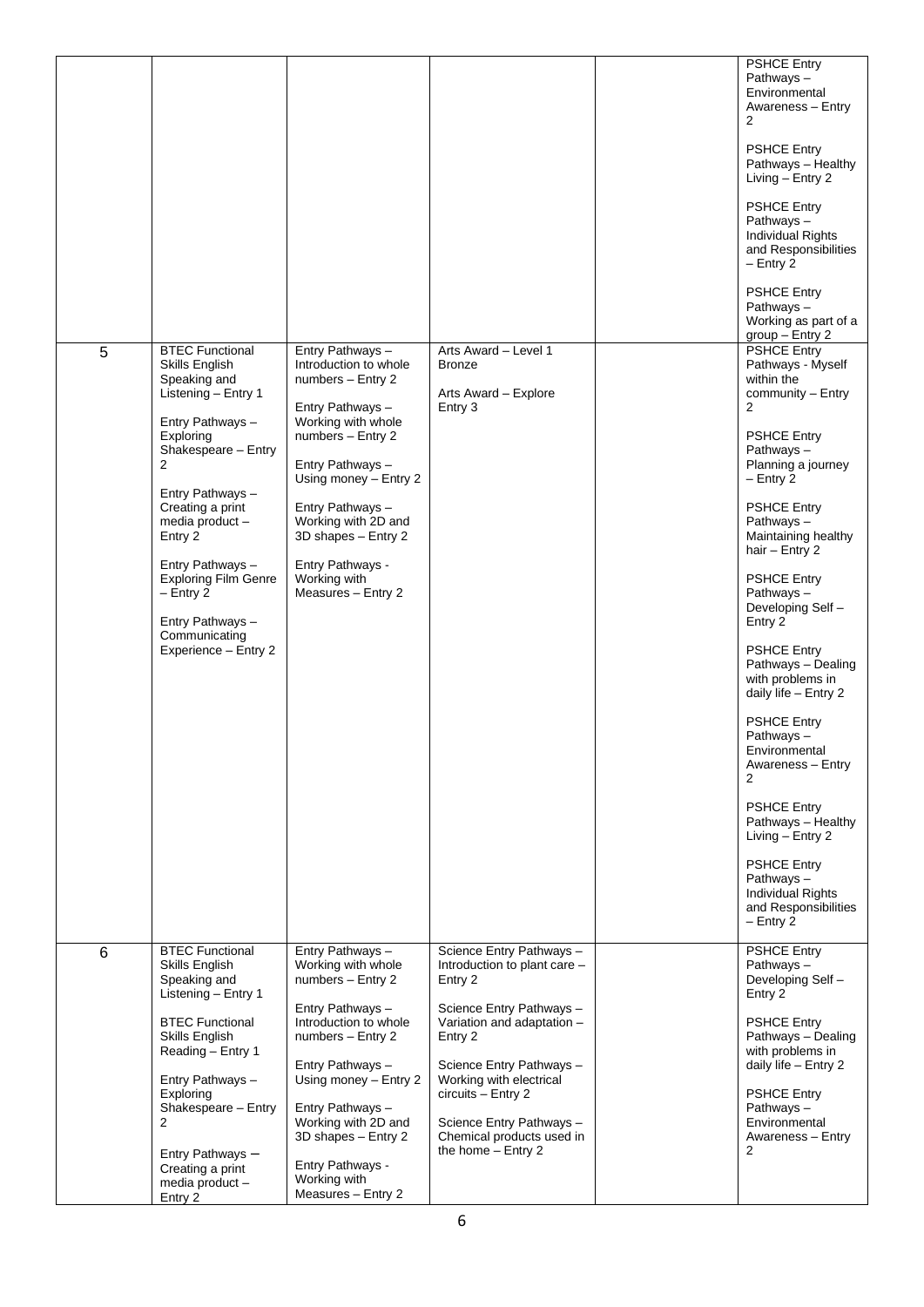|                | Entry Pathways -<br><b>Exploring Film Genre</b><br>$-$ Entry 2<br>Entry Pathways -<br>Communicating<br>Experience - Entry 2                                                                                                                                                                                                                                 |                                                                                                                                                                                                                                                                                                       |                                 | <b>PSHCE Entry</b><br>Pathways - Healthy<br>Living - Entry 2<br><b>PSHCE Entry</b><br>Pathways-<br><b>Individual Rights</b><br>and Responsibilities<br>$-$ Entry 2                                                                                                                                                                                                                                                                                                                                                                                                                                                                                  |
|----------------|-------------------------------------------------------------------------------------------------------------------------------------------------------------------------------------------------------------------------------------------------------------------------------------------------------------------------------------------------------------|-------------------------------------------------------------------------------------------------------------------------------------------------------------------------------------------------------------------------------------------------------------------------------------------------------|---------------------------------|-----------------------------------------------------------------------------------------------------------------------------------------------------------------------------------------------------------------------------------------------------------------------------------------------------------------------------------------------------------------------------------------------------------------------------------------------------------------------------------------------------------------------------------------------------------------------------------------------------------------------------------------------------|
| $\overline{7}$ | <b>BTEC Functional</b><br>Skills English<br>Speaking and<br>Listening - Entry 1<br>Entry Pathways -<br>Exploring<br>Shakespeare - Entry<br>$\overline{2}$<br>Entry Pathways -<br>Creating a print<br>media product-<br>Entry 2<br>Entry Pathways -<br><b>Exploring Film Genre</b><br>- Entry 2<br>Entry Pathways -<br>Communicating<br>Experience - Entry 2 | Entry Pathways -<br>Working with whole<br>numbers - Entry 2<br>Entry Pathways -<br>Introduction to whole<br>numbers - Entry 2<br>Entry Pathways -<br>Using money - Entry 2<br>Entry Pathways-<br>Working with 2D and<br>3D shapes - Entry 2<br>Entry Pathways -<br>Working with<br>Measures - Entry 2 | Arts Award - Explore<br>Entry 3 | <b>PSHCE Entry</b><br>Pathways - Myself<br>within the<br>community - Entry<br>2<br><b>PSHCE Entry</b><br>Pathways-<br>Planning a journey<br>$-$ Entry 2<br><b>PSHCE Entry</b><br>Pathways-<br>Maintaining healthy<br>hair $-$ Entry 2<br><b>PSHCE Entry</b><br>Pathways-<br>Developing Self-<br>Entry 2<br><b>PSHCE Entry</b><br>Pathways - Dealing<br>with problems in<br>daily life - Entry 2<br><b>PSHCE Entry</b><br>Pathways-<br>Environmental<br>Awareness - Entry<br>2<br><b>PSHCE Entry</b><br>Pathways - Healthy<br>Living - Entry 2<br><b>PSHCE Entry</b><br>Pathways-<br><b>Individual Rights</b><br>and Responsibilities<br>$-$ Entry 2 |